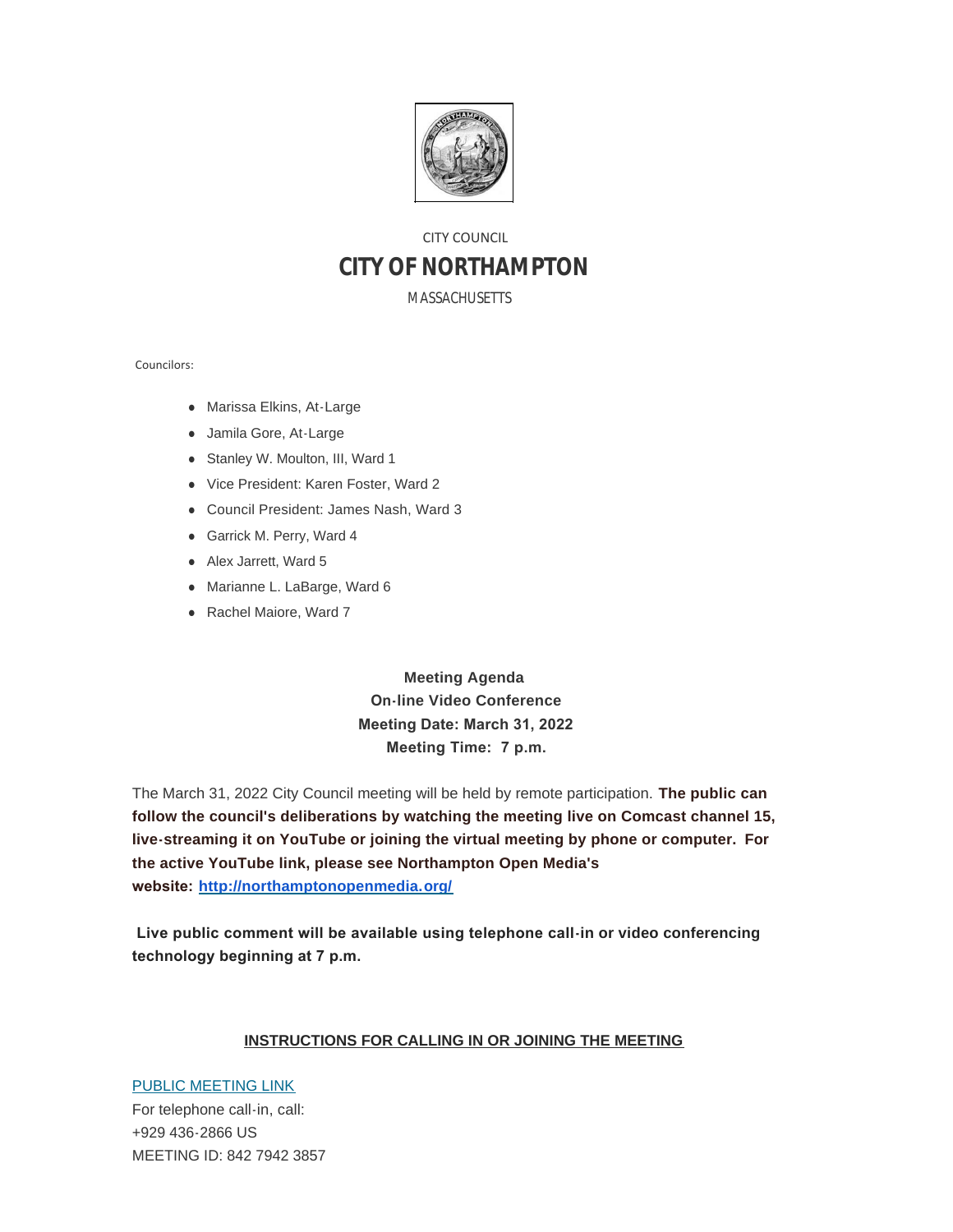## 1. Roll Call

**Announcement that Meeting is Being Audio/Video Recorded 2.** This meeting is being audio and video recorded.

### **Public Comment 3.**

## **Public Hearings 4.**

## **Announcement of Public Hearing on 22.022 National Grid A. Pole Petition for One (1) singly-owned (SO) Pole on Ryan Road (Petition #30363546)**

Per M.G.L. Ch. 166, Section 22, the Northampton City Council will hold a public hearing on **Thursday, April 14, 2022 at 7 p.m.** on National Grid's petition to install one singly-owned (SO) pole on Ryan Road (Petition #30363546). Instructions for accessing the hearing may be found on the April 14, 2022 City Council agenda to be posted on the city's website (www.northamptonma.gov) no later than 48 hours prior to the meeting. The City Council will hear all persons who wish to be heard thereon.

Documents:

[22.022 National Grid Pole Petition for Ryan Road - Petition No. 30363546.pdf](https://northamptonma.gov/AgendaCenter/ViewFile/Item/18860?fileID=164950) [22.022 DPW Recommendation.pdf](https://northamptonma.gov/AgendaCenter/ViewFile/Item/18860?fileID=164951)

**Announcement of Public Hearing to Consider Altering the B. Lay Out of Portions of Parsons Street, Union Street, Pomeroy Terrace, Hawley Street and Holyoke Street**

Pursuant to M.G.L Chapter 82, Section 21, either the Northampton City Council or the City Council Committee on Finance (subject to a decision of the City Council at its regular meeting on March 31st) will hold a public hearing by remote participation on Thursday, April 14, 2022 at 7:15 p.m. to consider altering the lay out of Parsons Street, Union Street, Pomeroy Terrace, Hawley Street and Holyoke Street and discontinuing a small portion of Parsons Street. The City Council or the Finance Committee (TBD) will hear any persons interested or wishing to be heard thereon. Instructions for accessing the hearing may be found on the April 14, 2022 City Council agenda or the April 14, 2022 Finance Committee agenda (TBD) to be posted on [www.northamptonma.gov/agendacenter](https://www.northamptonma.gov/agendacenter) no later than 48 hours prior to the meeting.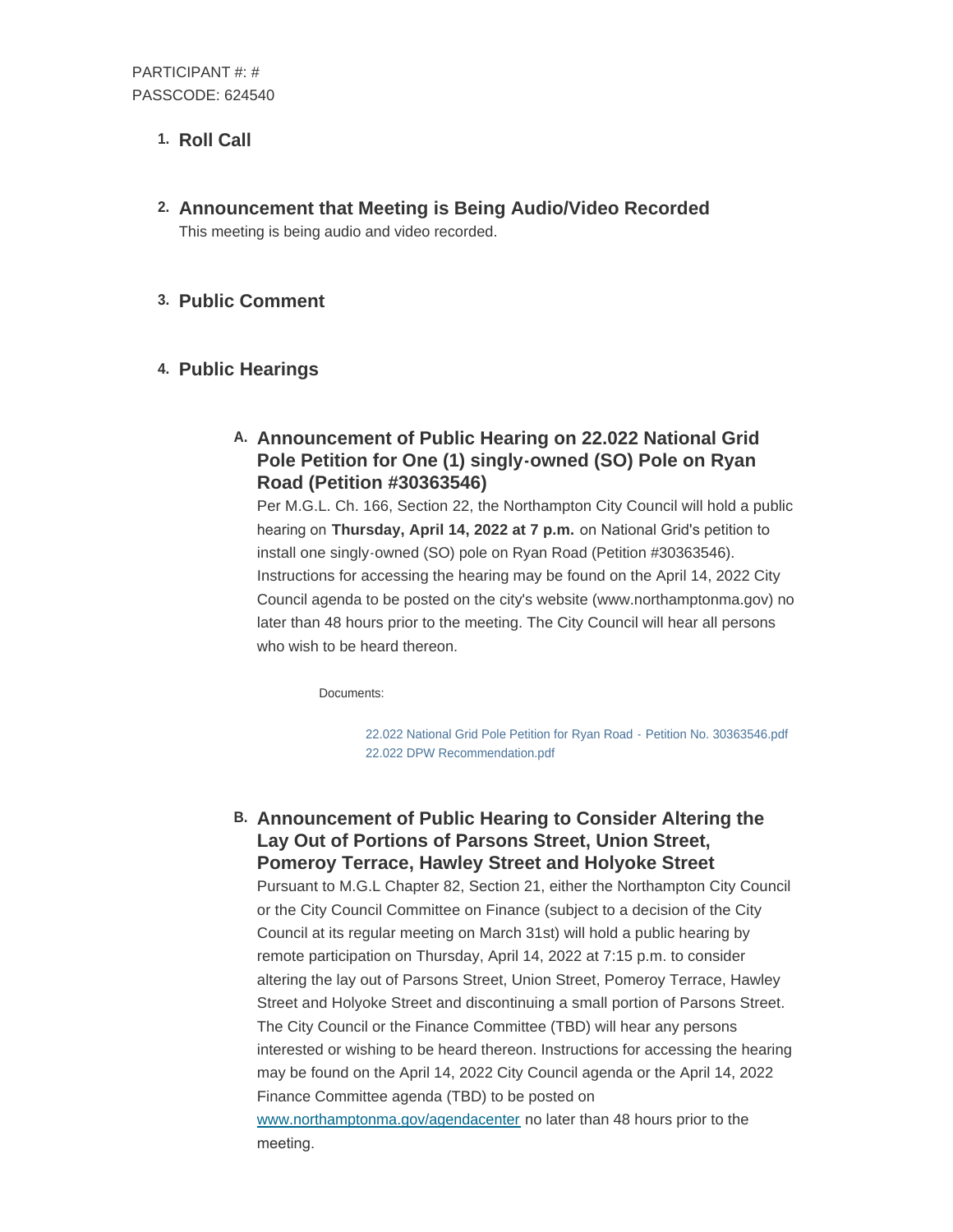| Documents: |
|------------|
|------------|

[Parsons Street, etc. Layout Public Hearing3.pdf](https://northamptonma.gov/AgendaCenter/ViewFile/Item/18850?fileID=164992)

### **Public hearing to consider FY 2023 Water and Sewer C.** 7:00 pm **Rates**

The Northampton City Council will hold a public hearing by remote participation on Thursday, March 31, 2022 @ 7 p.m. The City Council will consider the proposed FY2023 water and sewer rates and hear all persons who wish to be heard thereon.

### **Announcements from Councilors and the Mayor 5.**

### **Update on American Rescue Plan Act (ARPA) A.**

### **Presentations 6.**

### **Consent Agenda 7.**

Rule 4.4.4 There shall be no debate or discussion by any City Council member regarding any item on the Consent Agenda, beyond asking questions for simple clarification. Rule 4.4.5 Any item may be removed from the Consent Agenda upon the request of any City Council member prior to the taking of a vote on the motion to approve it. All such items will be considered individually, in the order in which they were removed, immediately following consideration of the Consent Agenda.

### **Minutes of March 3, 2022 A.**

Documents:

[03-03-2022\\_City Council Minutes.pdf](https://northamptonma.gov/AgendaCenter/ViewFile/Item/18865?fileID=164952)

### **22.044 An Order to Appropriate \$3,000 in CPA Funds for B. Laurel Park Historic Signage - 2nd reading History:**

- Referred to consent agenda - 3/17/2022

**NOTE:** Scrivener's error referring to 'Leeds Civic Association' instead of 'Laurel Park Association' corrected.

Documents:

[22.044 An Order to Appropriate 3,000 in CPA Funds for Laurel Park Historic](https://northamptonma.gov/AgendaCenter/ViewFile/Item/18866?fileID=164953)  Signage.pdf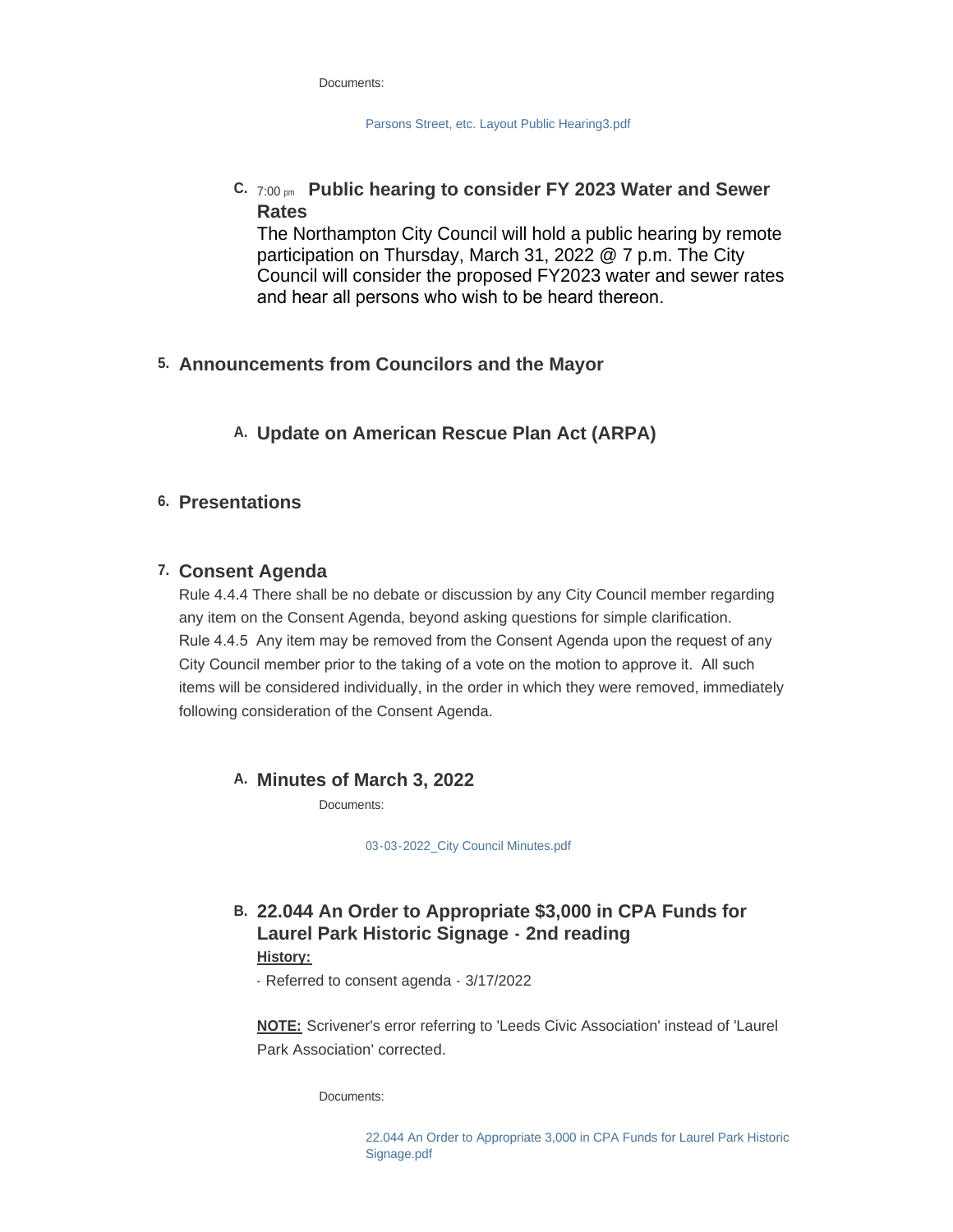## **22.059 An Order to Transfer Funds for Health Department C. Title V Inspections - 2nd reading**

#### **History:**

- Referred to consent agenda - 3/17/2022

Documents:

[22.059 An Order to Transfer Funds for Health Department Title V](https://northamptonma.gov/AgendaCenter/ViewFile/Item/18867?fileID=164954)  Inspections.pdf

### **22.062 An Order to Establish Water and Sewer Rates for D. FY2023 - 2nd reading**

#### **History:**

 $\overline{a}$ 

- Referred to consent agenda - 3/17/2022

Documents:

[22.062 An Order to Establish Water and Sewer Rates for FY2023.pdf](https://northamptonma.gov/AgendaCenter/ViewFile/Item/18868?fileID=164955)

### **22.070 Appointment to Conservation Commission - for E. referral to the City Services Committee Conservation Commission**

**Paul Foster-Moore,** 147 Turkey Hill Road, Florence

Term: April 2022-June 2025

*To fill a vacancy*

Documents:

[22.070 Appointment to Conservation Commission.pdf](https://northamptonma.gov/AgendaCenter/ViewFile/Item/18853?fileID=164947)

#### **Financial Orders (on 1st reading) 8.**

Rule 2.6.1.1.1 Process. Financial orders will be introduced and discussed at a full City Council meeting and referred to either the consent agenda of a future meeting or the Finance Committee for more public input, discussion and recommendation.

### **22.064 An Order to Transfer \$1,460 from City Council OM to A. City Council PS - 1st reading**

Documents: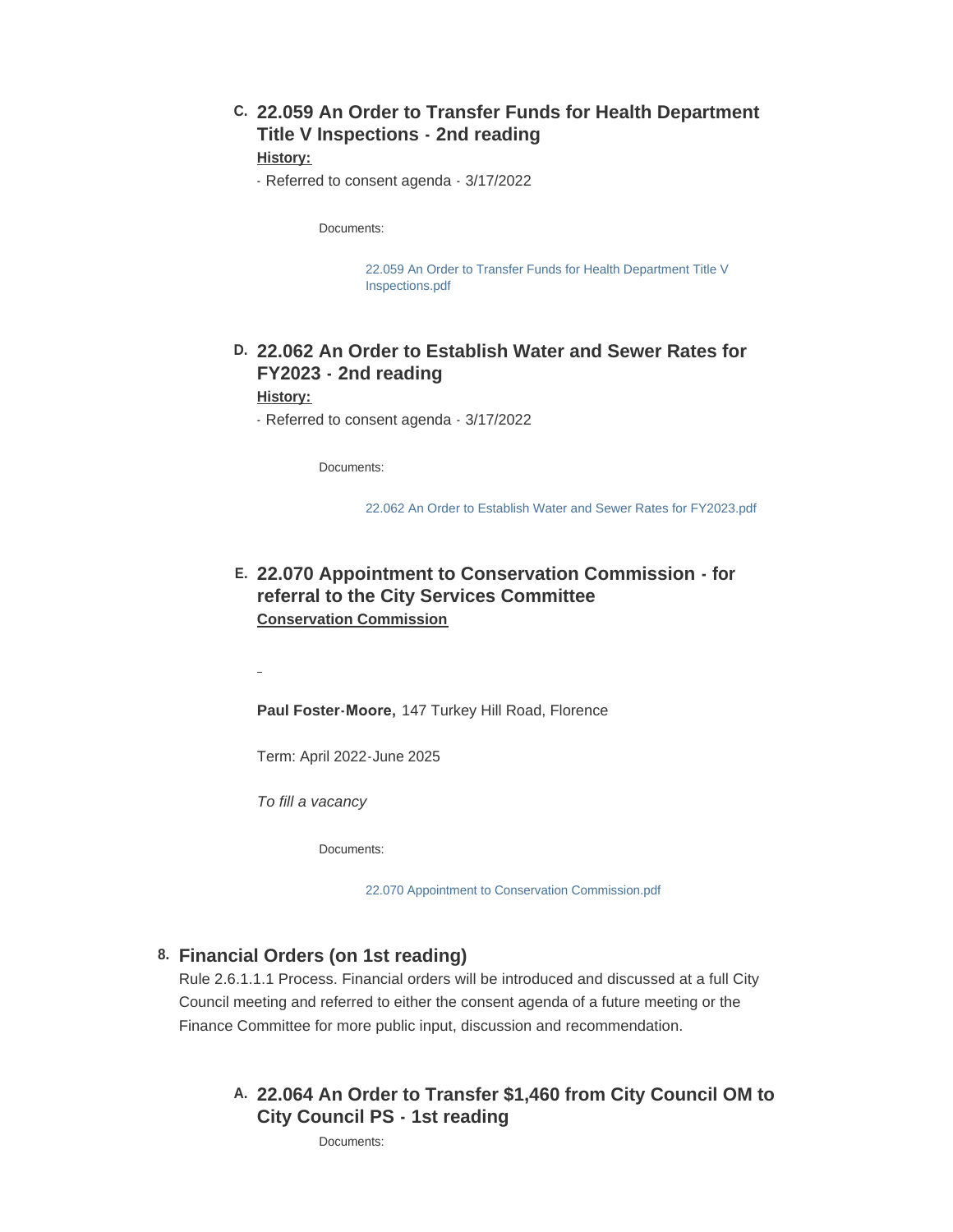### **22.065 An Order to Acquire Property Located on B. Westhampton Road - 1st reading**

Documents:

[22.065 An Order to Acquire Property Located on Westhampton Road.pdf](https://northamptonma.gov/AgendaCenter/ViewFile/Item/18871?fileID=164957)

## **22.068 An Order to Appropriate Free Cash to Support FY2022 C. JFK Pool Program - 1st reading**

**Process note:** Two readings are respectfully requested.

Documents:

[22.068 An Order to Appropriate Free Cash to Support FY2022 JFK Pool](https://northamptonma.gov/AgendaCenter/ViewFile/Item/18872?fileID=164958)  Program.pdf

### **22.069 An Order to Authorize Expending Gift Money for D. Holiday Lights - 1st reading**

Documents:

[22.069 An Order to Authorize Expending Gift Money for Holiday Lights.pdf](https://northamptonma.gov/AgendaCenter/ViewFile/Item/18852?fileID=164946)

## **22.071 An Order to Approve \$50,000 from Short Term Rental E. Impact Fees to Affordable Housing - 1st reading**

Documents:

[22.071 An Order to Approve 50,000 from Short Term Rental Impact Fees to](https://northamptonma.gov/AgendaCenter/ViewFile/Item/18854?fileID=164948)  Affordable Housing.pdf

- **Financial Orders (on 2nd reading) 9.**
- **Orders 10.**
	- **22.066 An Order Authorizing Acquisition of Easements for A. Alteration of Public Ways for MA Safe Routes to School Program - 1st reading**

**Process note:** The Planning Board positively recommended alteration of the portions of roadway as proposed at its regular meeting on March 24, 2022.

If the council determines that "common convenience and necessity" would be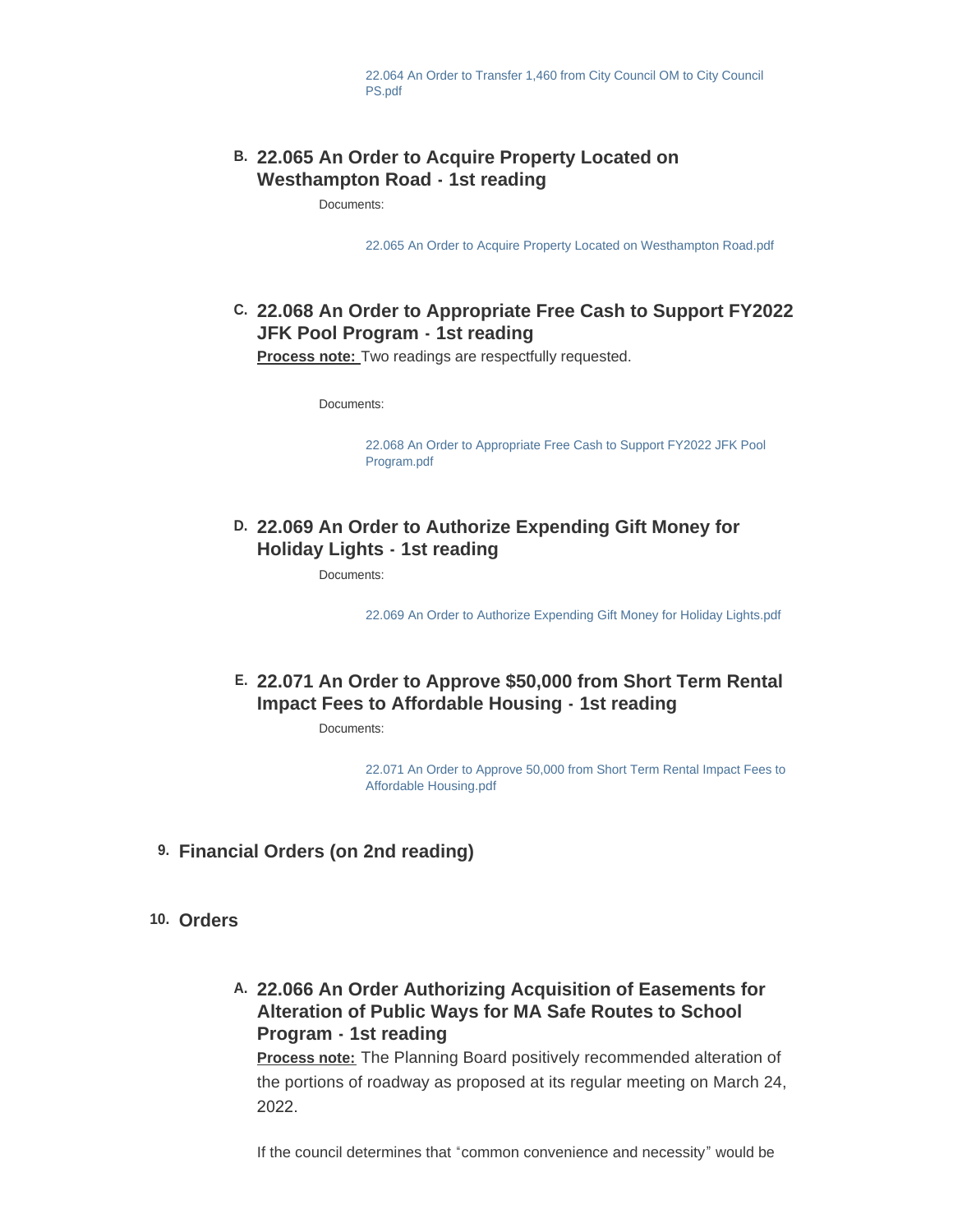served by the laying out of the way, the council must make the necessary takings to acquire the easements needed for the way.

Documents:

[22.066 An Order Authorizing Acquisition of Easements for Alteration of](https://northamptonma.gov/AgendaCenter/ViewFile/Item/18875?fileID=164959)  Public Ways for MA Safe Routes to School Program.pdf [22.066 Order of Taking of MA Safe Routes to School Easements.pdf](https://northamptonma.gov/AgendaCenter/ViewFile/Item/18875?fileID=164960) [22.066 MA SRTS Street Alteration and Easement Plans.pdf](https://northamptonma.gov/AgendaCenter/ViewFile/Item/18875?fileID=164961)

**22.067 An Order to Alter the Layout of Portions of Certain B. Streets (Parsons Street, Union Street, Pomeroy Terrace, Hawley Street and Holyoke Street) - 1st reading**

**Process note:** The process for the laying out, alteration, relocation and discontinuance of public ways is spelled out in [M.G.L. Chapter 82,](https://malegislature.gov/Laws/GeneralLaws/PartI/TitleXIV/Chapter82)  Section 1. The city solicitor has described the [procedure](https://northamptonma.gov/DocumentCenter/View/19543/18021-Seewald-Memo-re-Layout-of-Public-Ways) the City Council is to follow based on the steps set forth in this statute.

The council, or an authorized committee thereof, must hold a hearing to adjudicate whether convenience and necessity require the laying out of the way.

Documents:

[22.067 An Order to Alter the Layout of Portions of Certain Streets - Parsons,](https://northamptonma.gov/AgendaCenter/ViewFile/Item/18876?fileID=164962)  Union, Pomeroy, Hawley and Holyoke Streets.pdf [18.021 Seewald Memo re Layout of Public Ways.pdf](https://northamptonma.gov/AgendaCenter/ViewFile/Item/18876?fileID=164963)

### **Ordinances (Not yet Referred) 11.**

Rule 5.2.3 provides that no ordinance shall be voted on by the City Council until it has been considered by the Committee on Legislative Matters.

### **Ordinances 12.**

### 13. Zoning Ordinances (Not yet Referred)

**Process Note:** M.G.L. Chapter 40A, Section 5 requires the City Council to submit zoning ordinances to the Planning Board for review within 14 days of receipt and for the Planning Board and City Council or a committee designated for that purpose to hold public hearings thereon, together or separately, prior to adoption.

14. Zoning Ordinances